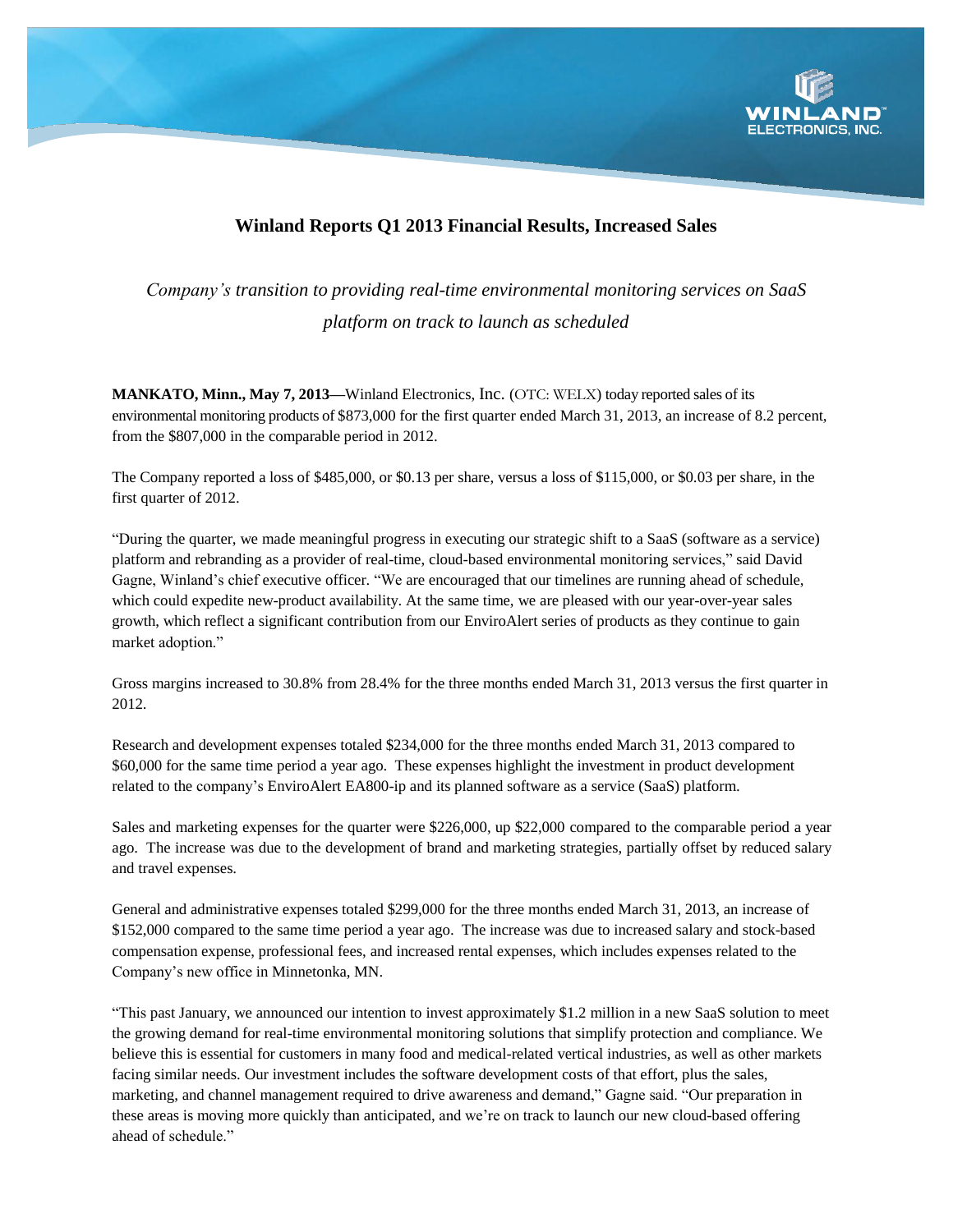#### **About Winland Electronics**

Winland Electronics, Inc. (www.winland.com) is an industry leader in critical condition monitoring devices. The company develops products like EnviroAlert, WaterBug, TempAlert, Vehicle Alert and more to monitor critical conditions for health/medical, grocery/food service, commercial/industrial, agriculture and residential markets. Manufactured in the United States, Winland products are compatible with any hard-wired or wireless alarm system and are available through distribution worldwide. Headquartered in Mankato, MN, Winland trades on the OTC under the symbol WELX.

| CONTACT: | Brian Lawrence              | Tony Carideo            |
|----------|-----------------------------|-------------------------|
|          | CFO & Senior Vice President | The Carideo Group, Inc. |
|          | $(507)$ 625-7231            | $(612)$ 317-2881        |

#### **Cautionary Statements**

Certain statements contained in this press release and other written and oral statements made from time to time by the Company do not relate strictly to historical or current facts. As such, they are considered forward - looking statements, which provide current expectations or forecasts of future events. The statements included in this release with respect to the following matters are forward - looking statements: (i) that during the quarter, the Company made meaningful progress in executing its strategic shift to a SaaS (software as a service) platform and rebranding as a provider of real-time, cloud-based environmental monitoring services; (ii) that the Company's timelines are running ahead of schedule, which could expedite new-product availability; (iii) the EnviroAlert series of products continue to gain market adoption; and (iv) the Company's preparation in the software development, sales, marketing, and channel management areas is moving more quickly than anticipated, and the Company is on track to launch its new cloud-based offering ahead of schedule. . These statements involve risks and uncertainties, known and unknown, including among other risks that: (i) that during the quarter, the Company did not in fact make meaningful progress in executing its strategic shift to a SaaS (software as a service) platform and rebranding as a provider of real-time, cloud-based environmental monitoring services; (ii) that the Company is not running ahead of schedule, and therefore new-product availability will not be expedited; (iii) that the EnviroAlert series of products is not gaining market adoption; and (iv) the Company's preparation in the software development, sales, marketing, and channel management areas is not moving more quickly than anticipated, and therefore the Company is not in fact on track to launch its new cloud-based offering ahead of schedule. . Consequently, no forward‐looking statement can be guaranteed and actual results may vary materially.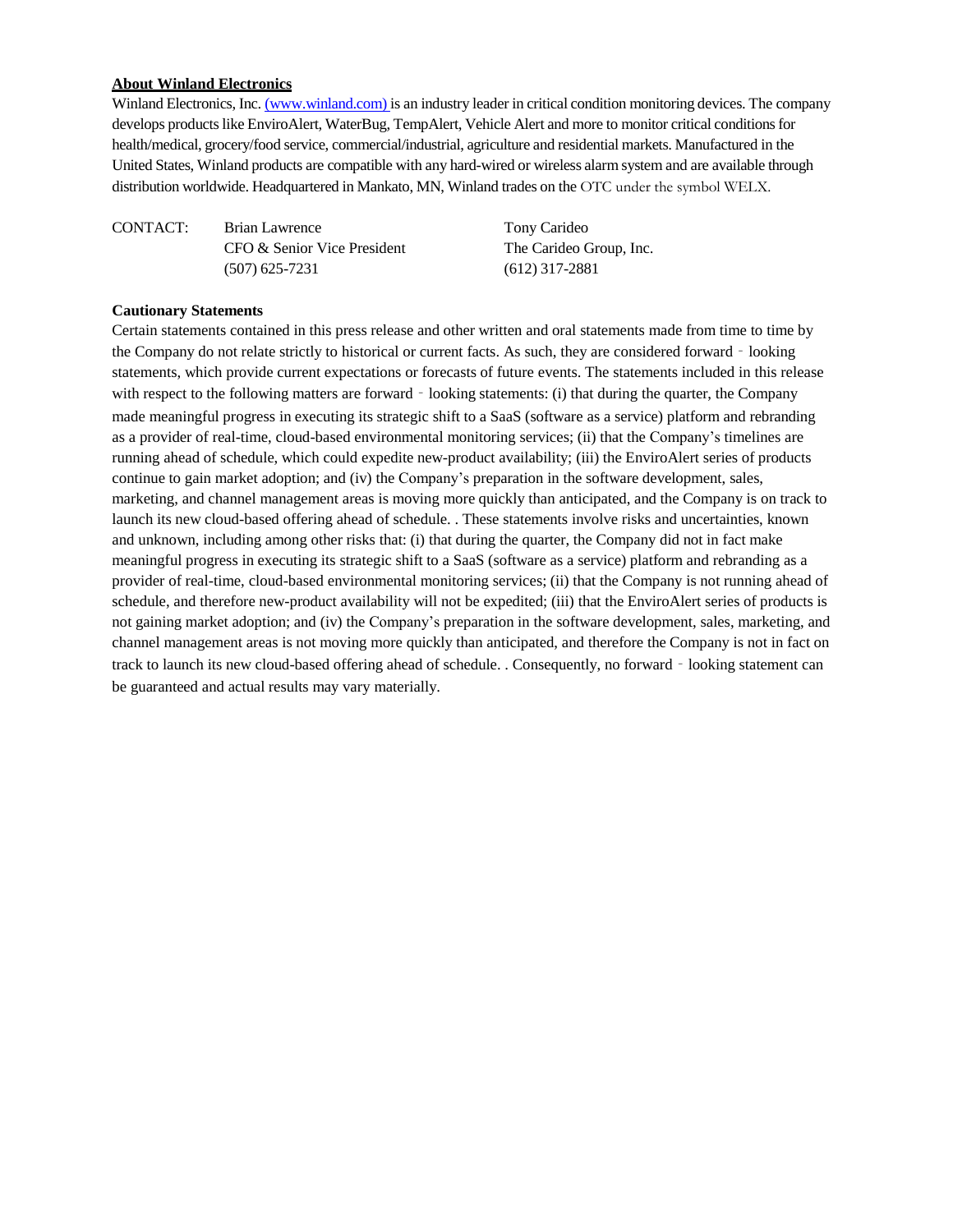#### **WINLANDELECTRONICS,INC. CONDENSEDSTATEMENTS OFOPERATIONS**

(In Thousands, Except Share and Per Share Data)

(unaudited)

|                                                            | For the Three Months Ended March 31, |        |               |        |  |
|------------------------------------------------------------|--------------------------------------|--------|---------------|--------|--|
|                                                            | 2013                                 |        | 2012          |        |  |
| Net sales                                                  | \$                                   | 873    | $\mathcal{S}$ | 807    |  |
| Cost of sales                                              |                                      | 604    |               | 578    |  |
| <b>Gross profit</b>                                        |                                      | 269    |               | 229    |  |
| Operating expenses:                                        |                                      |        |               |        |  |
| General and administrative                                 |                                      | 299    | 147           |        |  |
| Sales and marketing                                        | 226                                  |        |               | 204    |  |
| Research and development                                   | 234                                  |        | 60            |        |  |
| Total operating expenses                                   | 759                                  |        | 411           |        |  |
| <b>Operating loss</b>                                      |                                      | (490)  |               | (182)  |  |
| Other income                                               |                                      | 5      |               | 2      |  |
| Loss from continuing operations                            |                                      | (485)  |               | (180)  |  |
| Income from discontinued operations, net of tax            |                                      |        |               | 65     |  |
| <b>Net loss</b>                                            | \$.                                  | (485)  | $\mathbb{S}$  | (115)  |  |
| Loss per common share data:                                |                                      |        |               |        |  |
| Basic and diluted                                          | \$                                   | (0.13) | \$            | (0.03) |  |
| Loss from continuing operations per common share data:     |                                      |        |               |        |  |
| Basic and diluted                                          | \$                                   | (0.13) | \$            | (0.05) |  |
| Income from discontinued operations per common share data: |                                      |        |               |        |  |
| Basic and diluted                                          |                                      |        | \$            | 0.02   |  |
| Weighted-average number of common shares outstanding:      |                                      |        |               |        |  |
| Basic and diluted                                          | 3,701,630                            |        | 3,701,630     |        |  |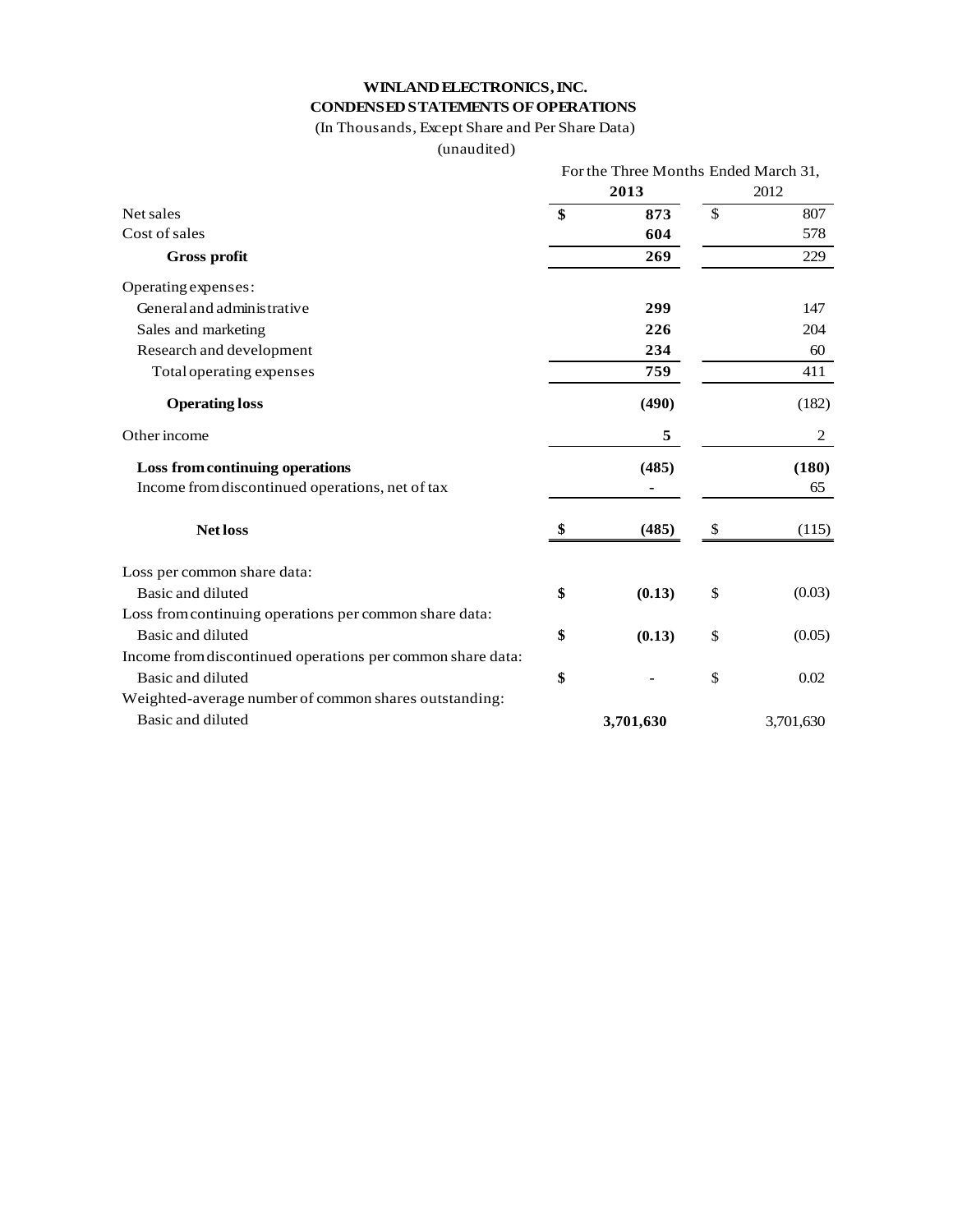# **WINLAND ELECTRONICS, INC.**

# **CONDENSED BALANCE SHEETS**

(In Thousands, Except Share Data)

|                                                                                |             | March 31,<br>2013 |    | December 31,<br>2012 |  |
|--------------------------------------------------------------------------------|-------------|-------------------|----|----------------------|--|
| <b>ASSETS</b>                                                                  | (Unaudited) |                   |    |                      |  |
| <b>Current Assets</b>                                                          |             |                   |    |                      |  |
| Cash and cash equivalents                                                      | \$          | 2,605             | \$ | 390                  |  |
| Funds held in escrow from sale of manuafacturing facility, including land      |             |                   |    | 2,641                |  |
| Accounts receivable, less allowance for doubtful                               |             |                   |    |                      |  |
| accounts of \$7 as of both March 31, 2013 and December 31, 2012                |             | 428               |    | 516                  |  |
| Inventories                                                                    |             | 808               |    | 884                  |  |
| Prepaid expenses and other assets                                              |             | 108               |    | 56                   |  |
| <b>Total current assets</b>                                                    |             | 3,949             |    | 4,487                |  |
| Property and Equipment, at cost                                                |             |                   |    |                      |  |
| Property and equipment                                                         |             | 293               |    | 321                  |  |
| Less accumulated depreciation and amortization                                 |             | 255               |    | 278                  |  |
| Net property and equipment                                                     |             | 38                |    | 43                   |  |
| <b>Total assets</b>                                                            |             | 3,987             | \$ | 4,530                |  |
| <b>LIABILITIES AND STOCKHOLDERS' EQUITY</b>                                    |             |                   |    |                      |  |
| <b>Current Liabilities</b>                                                     |             |                   |    |                      |  |
| Accounts payable                                                               | \$          | 437               | \$ | 503                  |  |
| Accrued liabilities:                                                           |             |                   |    |                      |  |
| Compensation                                                                   |             | 55                |    | 60                   |  |
| Other                                                                          |             | 31                |    | 30                   |  |
| <b>Total current liabilities</b>                                               |             | 523               |    | 593                  |  |
| <b>Stockholders' Equity</b>                                                    |             |                   |    |                      |  |
| Common stock, par value \$0.01 per share; authorized 20,000,000 shares; issued |             |                   |    |                      |  |
| and outstanding 3,701,630 as of both March 31, 2013 and December 31, 2012      |             | 37                |    | 37                   |  |
| Additional paid-in capital                                                     |             | 5,067             |    | 5,055                |  |
| Accumulated deficit                                                            |             | (1,640)           |    | (1,155)              |  |
| Total stockholders' equity                                                     |             | 3,464             |    | 3,937                |  |
| Total liabilities and stockholders' equity                                     |             | 3,987             |    | 4,530                |  |